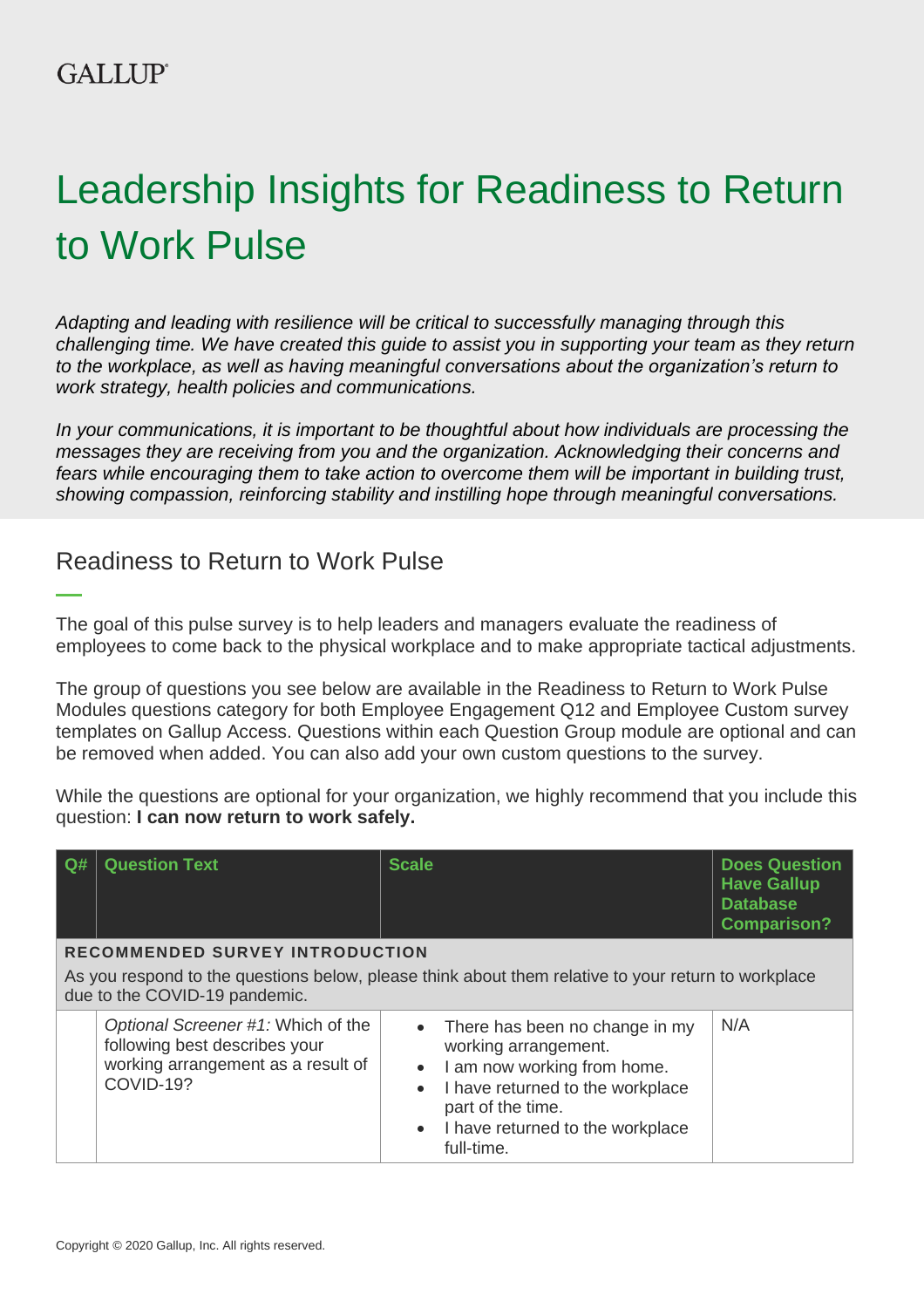#### Leadership Insights for the Readiness to Return to Work Pulse

| Q#             | <b>Question Text</b>                                                                                                                                                               | <b>Scale</b>                                                                                                                                                                                                                                                                                  | <b>Does Question</b><br><b>Have Gallup</b><br><b>Database</b><br><b>Comparison?</b> |
|----------------|------------------------------------------------------------------------------------------------------------------------------------------------------------------------------------|-----------------------------------------------------------------------------------------------------------------------------------------------------------------------------------------------------------------------------------------------------------------------------------------------|-------------------------------------------------------------------------------------|
|                | Alternative Optional Screener #1:<br>Please think about how COVID-19<br>has affected your work situation.<br>Which of the following best<br>describes where you currently<br>work? | I am working from home due to<br>COVID-19.<br>I previously worked from home<br>and continue to do so.<br>I have returned to the workplace<br>$\bullet$<br>part of the time.<br>I have returned to the workplace<br>$\bullet$<br>full-time.<br>I have continued to work from the<br>workplace. | N/A                                                                                 |
|                | Optional Screener #2: Are you now<br>working reduced days or hours as<br>a result of COVID-19?                                                                                     | Yes<br><b>No</b>                                                                                                                                                                                                                                                                              | N/A                                                                                 |
| $\mathbf{1}$   | I can now return to work safely.                                                                                                                                                   | 5 Strongly Agree<br>$\overline{4}$<br>3<br>$\overline{2}$<br>1 Strongly Disagree                                                                                                                                                                                                              |                                                                                     |
| $\overline{2}$ | My life circumstances allow me to<br>easily return to the workplace.                                                                                                               |                                                                                                                                                                                                                                                                                               |                                                                                     |
| 3              | I can do my job well while<br>practicing the health policies at my<br>workplace.                                                                                                   |                                                                                                                                                                                                                                                                                               |                                                                                     |
| 4              | I trust my coworkers to practice the<br>health policies at my workplace.                                                                                                           |                                                                                                                                                                                                                                                                                               |                                                                                     |
| 5              | I will be safe if I follow the health<br>policies at my workplace.                                                                                                                 |                                                                                                                                                                                                                                                                                               |                                                                                     |
| 6              | My supervisor is an active<br>supporter of the changes that<br>affect our workgroup.                                                                                               |                                                                                                                                                                                                                                                                                               | $\times$                                                                            |
| $\overline{7}$ | My organization cares about my<br>overall wellbeing.                                                                                                                               |                                                                                                                                                                                                                                                                                               | X                                                                                   |
| 8              | For those who responded 1-4 in<br>Question #1: What is the<br>PRIMARY reason you do not feel<br>completely safe to return to work?                                                 | Open-Ended                                                                                                                                                                                                                                                                                    |                                                                                     |

# Meaningful Conversation Starters

As leaders and managers, you may be used to receiving individualized results for your team to help you act on results. The Readiness to Return to Work Pulse is for the organization as a whole and can also be used on an individual team basis to help determine whether or not team members are ready to come back to the physical workspace.

#### **I can now return to work safely.**

- High results discussion starters:
	- o What has contributed to your feeling of safety?
	- o What else can we do to make you feel safe returning to the workplace?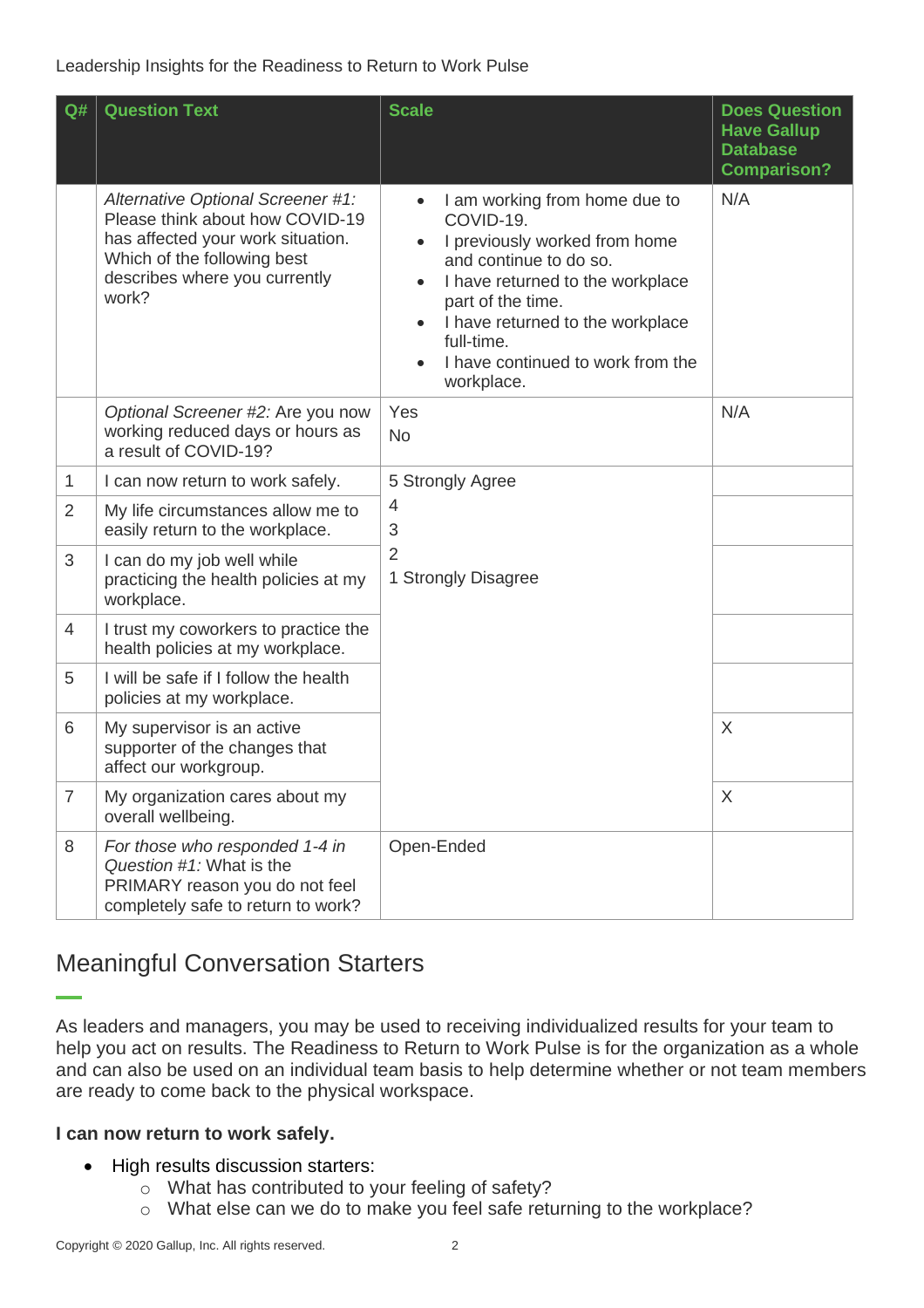Leadership Insights for the Readiness to Return to Work Pulse

- o What advice would you give others to make them feel more safe returning to the workplace?
- Low results discussion starters:
	- o What gaps exist in making you feel safe returning to the workplace?
	- o What can I/we do to make you feel safer returning to the workplace?
	- o When do you feel you would be ready to return to the workplace safely?
	- o How can we best communicate ongoing plans around promoting workplace safety?

#### **My life circumstances allow me to easily return to the workplace.**

- High results discussion starters:
	- o What life circumstances make it easier for you to return to the workplace?
	- o How do you see your life circumstances changing in the future that may have an impact on returning to the workplace?
	- o What have you been doing in your life outside of work that has made it easier to return?
	- o What advice would you give to others who may be struggling with life circumstances preventing them from easily returning to the workplace.
- Low results discussion starters:
	- o What life circumstances must change to allow you to easily return to the workplace?
	- o How do you see your life circumstances changing in the future?
	- o How can I/we best support you in safely returning to the workplace?

### **I can do my job well while practicing the health policies at my workplace.**

- High results discussion starters:
	- o What enables your ability to practice safe health policies?
	- o How can we continue to equip you to practice health policies?
	- o What advice would you have for others trying to perform while practicing the health policies?
	- o How do you see your job changing over the next several months in continuing to practice the health policies?
- Low results discussion starters:
	- o What prohibits you from performing your job while practicing the health policies?
	- o What materials and equipment do you need to feel safe while doing your job?
	- o How do you see your job changing over the next several months in continuing to practice the health policies?

#### **I trust my coworkers to practice the health policies at my workplace.**

- High results discussion starters:
	- o What behaviors are your coworkers doing that builds trust for you?
	- o What else can I/we do to build more trust?
	- o What else can the organization do to build trust in our health policies?
	- o What advice would you give to others who do not feel that same level of trust in coworkers practicing health policies?
- Low results discussion starters:
	- $\circ$  What actions or inactions have caused your distrust in coworkers practicing our health policies?
	- o How can we drive greater accountability for individuals around safe work practices?
	- o What short-term or long-term changes need to be made to build greater trust?

## **I will be safe if I follow the health policies at my workplace.**

- High results discussion starters:
	- o What has contributed to your feeling of safety?